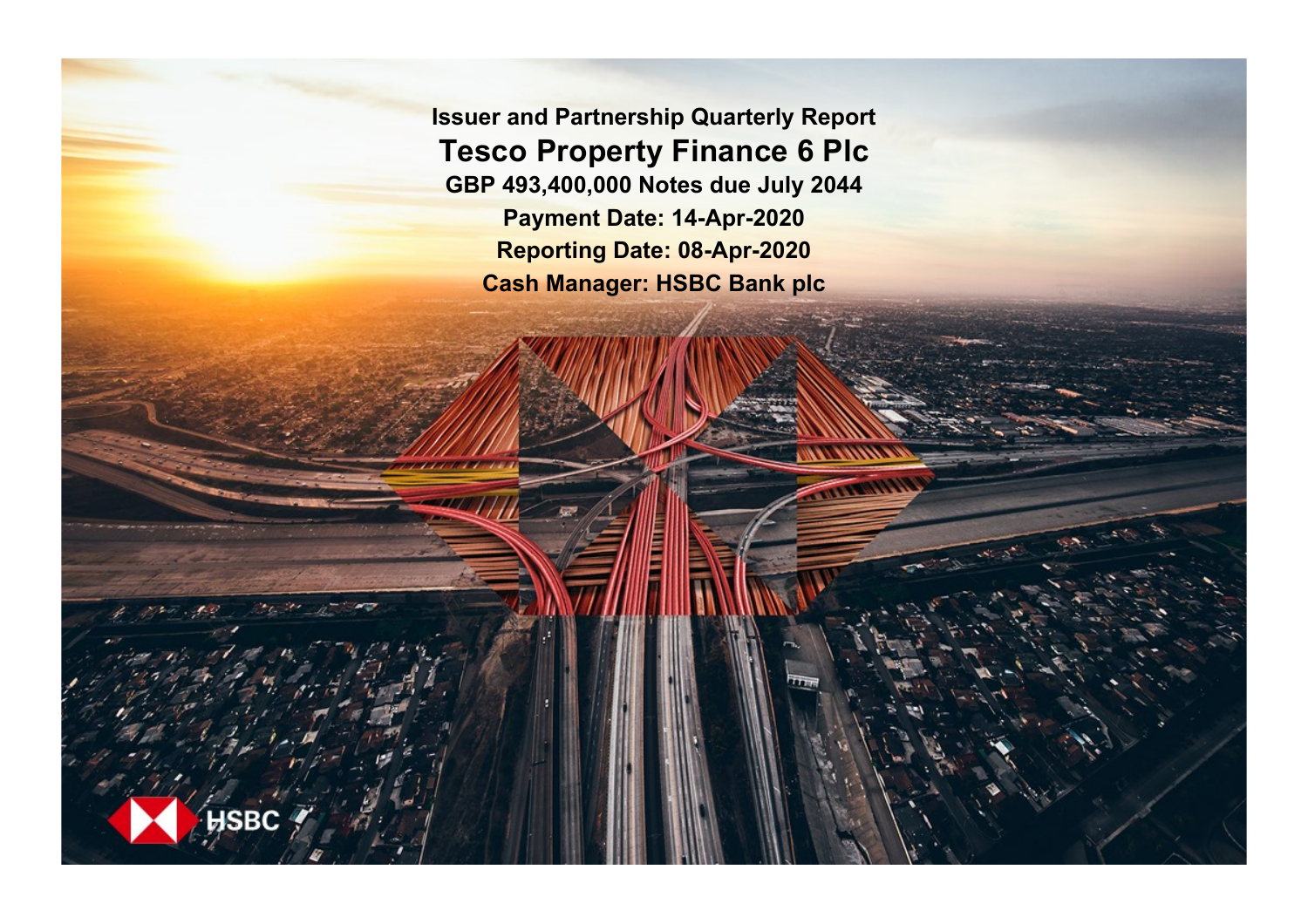

#### **Contents**

<span id="page-1-0"></span>

|                                                  | Page           |
|--------------------------------------------------|----------------|
| Contents                                         | $\overline{2}$ |
| <b>Transaction Details</b>                       | 3              |
| Loan Report                                      | 4              |
| Reserves                                         | 5              |
| <b>Partnership Accounts</b>                      | 6              |
| Partnership Available Funds                      | 8              |
| Partnership Pre-Enforcement Priority of Payments | 9              |
| <b>Bond Report</b>                               | 10             |
| <b>Bond Ratings</b>                              | 11             |
| <b>Issuer Accounts</b>                           | 12             |
| <b>Issuer Available Funds</b>                    | 13             |
| Issuer Pre-Enforcement Priority of Payments      | 14             |
| <b>Disclaimer</b>                                | 15             |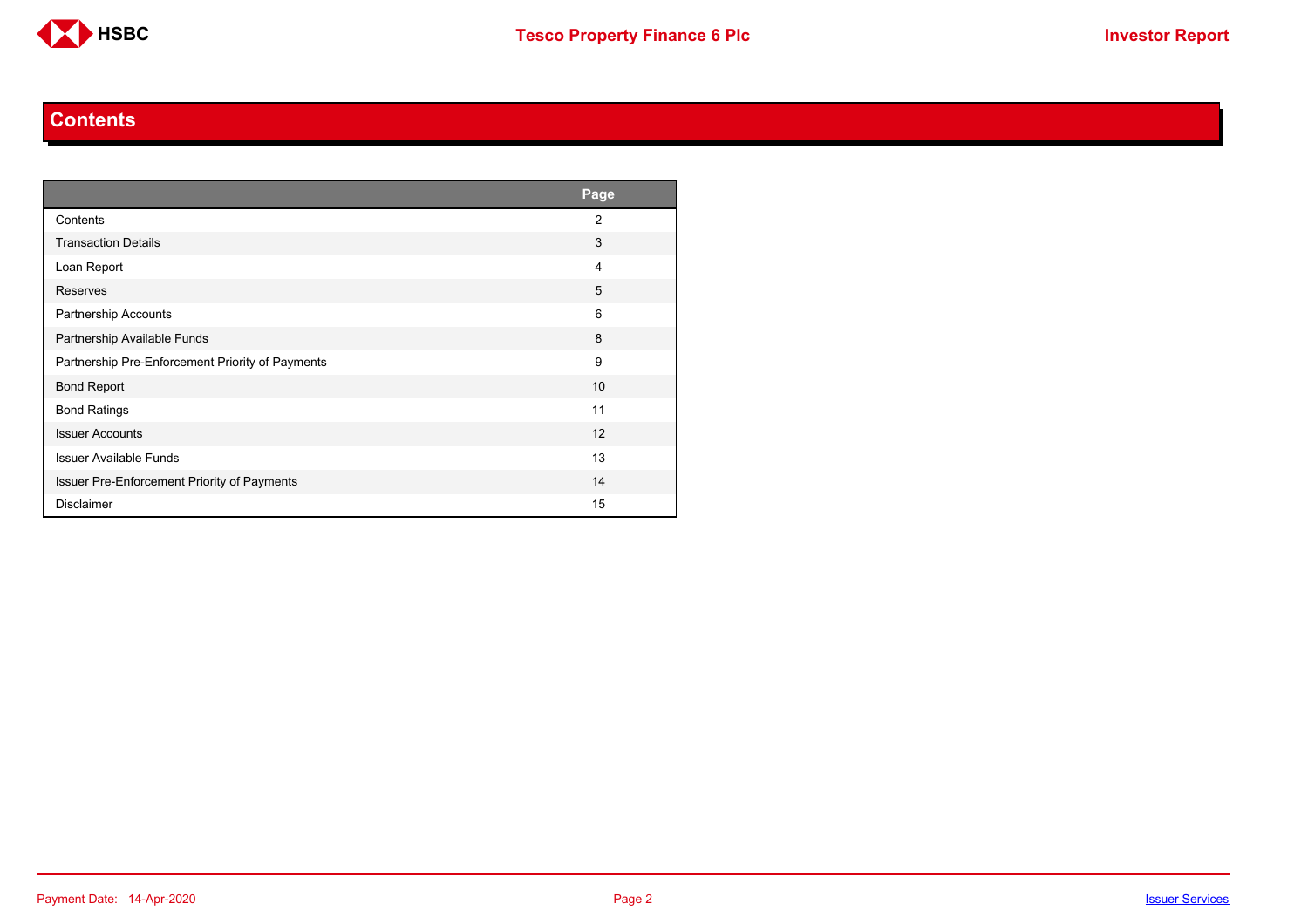

#### <span id="page-2-0"></span>**Transaction Details**

| <b>Key Dates</b>            |                              | <b>HSBC Contact Details</b>    |
|-----------------------------|------------------------------|--------------------------------|
| <b>Closing Date</b>         | Wednesday, 13 February, 2013 | Role                           |
| <b>Calculation Date</b>     | Wednesday, 8 April, 2020     | Name                           |
| Calculation Period (start)  | Wednesday, 8 January, 2020   | Email                          |
| Calculation Period (end)    | Wednesday, 8 April, 2020     | Group Email                    |
| Interest Period (start)     | Monday, 13 January, 2020     | Telephone                      |
| Interest Period (end)       | Tuesday, 14 April, 2020      |                                |
| <b>Current Payment Date</b> | Tuesday, 14 April, 2020      | <b>Period Day Counts</b>       |
| Next Payment Date           | Monday, 13 July, 2020        | <b>Calculation Period Days</b> |
| <b>Final Maturity Date</b>  | Wednesday, 13 July, 2044     | <b>Interest Period Days</b>    |

| <b>HSBC Contact Details</b> |                               |
|-----------------------------|-------------------------------|
| Role                        | <b>Client Service Manager</b> |
| Name                        | <b>Arjeet Das</b>             |
| <b>Fmail</b>                | arjeet.das@hsbc.com           |
| Group Email                 | ctla.securitsation@hsbc.com   |
| Telephone                   | 0207 991 3754                 |

| <b>Period Day Counts</b>       |         |  |
|--------------------------------|---------|--|
| <b>Calculation Period Days</b> | 91 days |  |
| <b>Interest Period Days</b>    | 92 days |  |

| <b>Transaction Parties</b>  |                                             |
|-----------------------------|---------------------------------------------|
| <b>Issuer</b>               | Tesco Property Finance 6 Plc                |
| The Partnership             | The Tesco Dorney Limited Partnership        |
| Cash Manager                | <b>HSBC Bank plc</b>                        |
| <b>Account Bank</b>         | <b>HSBC Bank plc</b>                        |
| <b>Property Advisor</b>     | Cushman & Wakefield LLP                     |
| <b>Issuer Swap Provider</b> | <b>Tesco Treasury Services PLC</b>          |
| Property Pool Manager       | Spen Hill Management Limited                |
| Partnership Operator        | Langham Hall UK LLP                         |
| Trustee                     | HSBC Corporate Trustee Company (UK) Limited |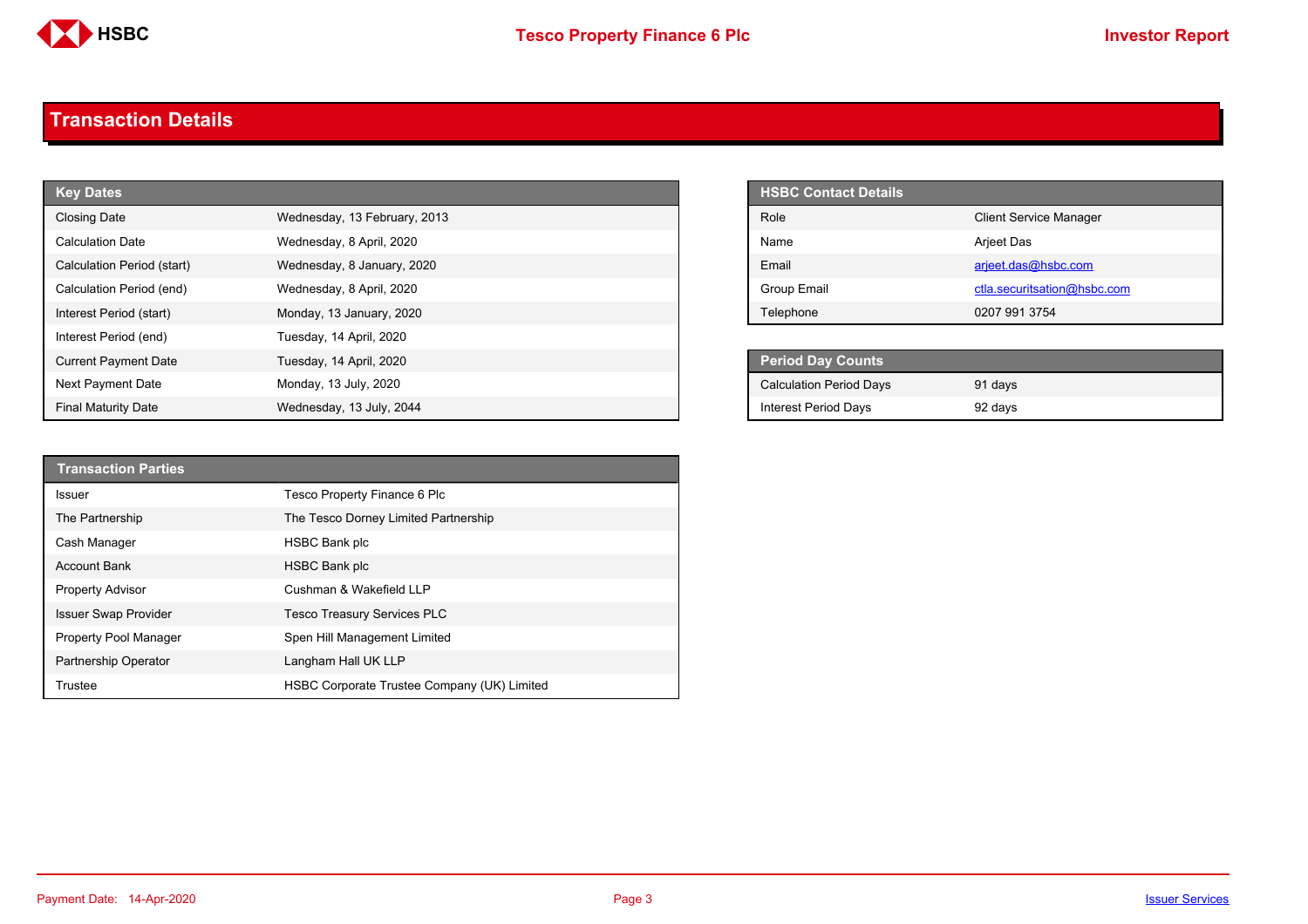

# <span id="page-3-0"></span>**Loan Report**

| <b>Class</b>                    | <b>FACILITY</b>           |
|---------------------------------|---------------------------|
| Currency                        | GBP                       |
| <b>ISIN</b>                     |                           |
| <b>Payment Frequency</b>        | Quarterly                 |
| <b>Current Payment Date</b>     | 14-Apr-2020               |
| <b>Interest Accrual Method</b>  | <b>Actual/Actual ICMA</b> |
| <b>Final Maturity Date</b>      | 13-Jul-2044               |
|                                 |                           |
| <b>Current Period Rates:</b>    |                           |
| Reference Index                 | <b>Fixed Rate</b>         |
| <b>Index Determination Date</b> | N/A                       |
| <b>Index Rate</b>               | 5.41110%                  |
| Margin                          | 0.00000%                  |
| <b>Total Coupon</b>             | 5.41110%                  |
|                                 |                           |
| <b>Transaction Amounts:</b>     |                           |
| Original Issue Size             | £493,400,000.00           |
| Opening Balance for Period      | £469,355,043.00           |
| <b>Beginning Pool Factor</b>    | 0.95127                   |
| <b>Principal Repayments</b>     | £1,537,203.00             |
| Closing Balance for Period      | £467,817,840.00           |
| <b>Ending Pool Fctor</b>        | 0.94815                   |
|                                 |                           |
| <b>Prior Unpaid Interest</b>    | £0.00                     |
| Interest on Prior Unpaid        | £ 0.00                    |
| <b>Current Interest Due</b>     | £6,349,317.68             |
| <b>Total Interest Paid</b>      | £ 6,349,317.68            |
| <b>Unpaid Interest</b>          | £0.00                     |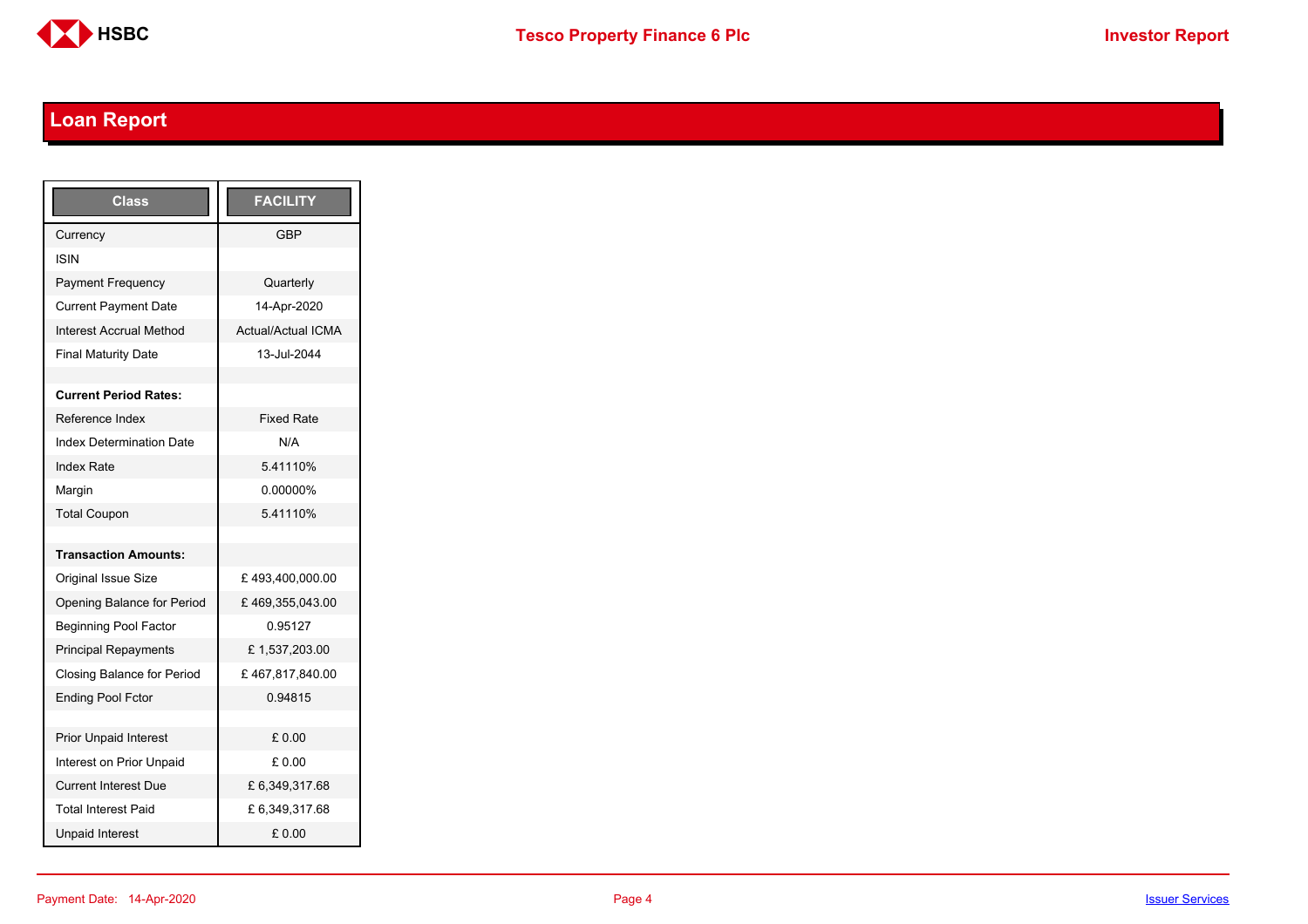

## <span id="page-4-0"></span>**Partnership Reserves**

| <b>Partnership Expenses Reserve Ledger</b>         |              |
|----------------------------------------------------|--------------|
| <b>Opening Balance</b>                             | £259.254.15  |
| Debits to the Partnership Expenses Reserve Ledger  | £ 0.00       |
| Credits to the Partnership Expenses Reserve Ledger | £15,310.70   |
| Closing Balance                                    | £ 274,564.86 |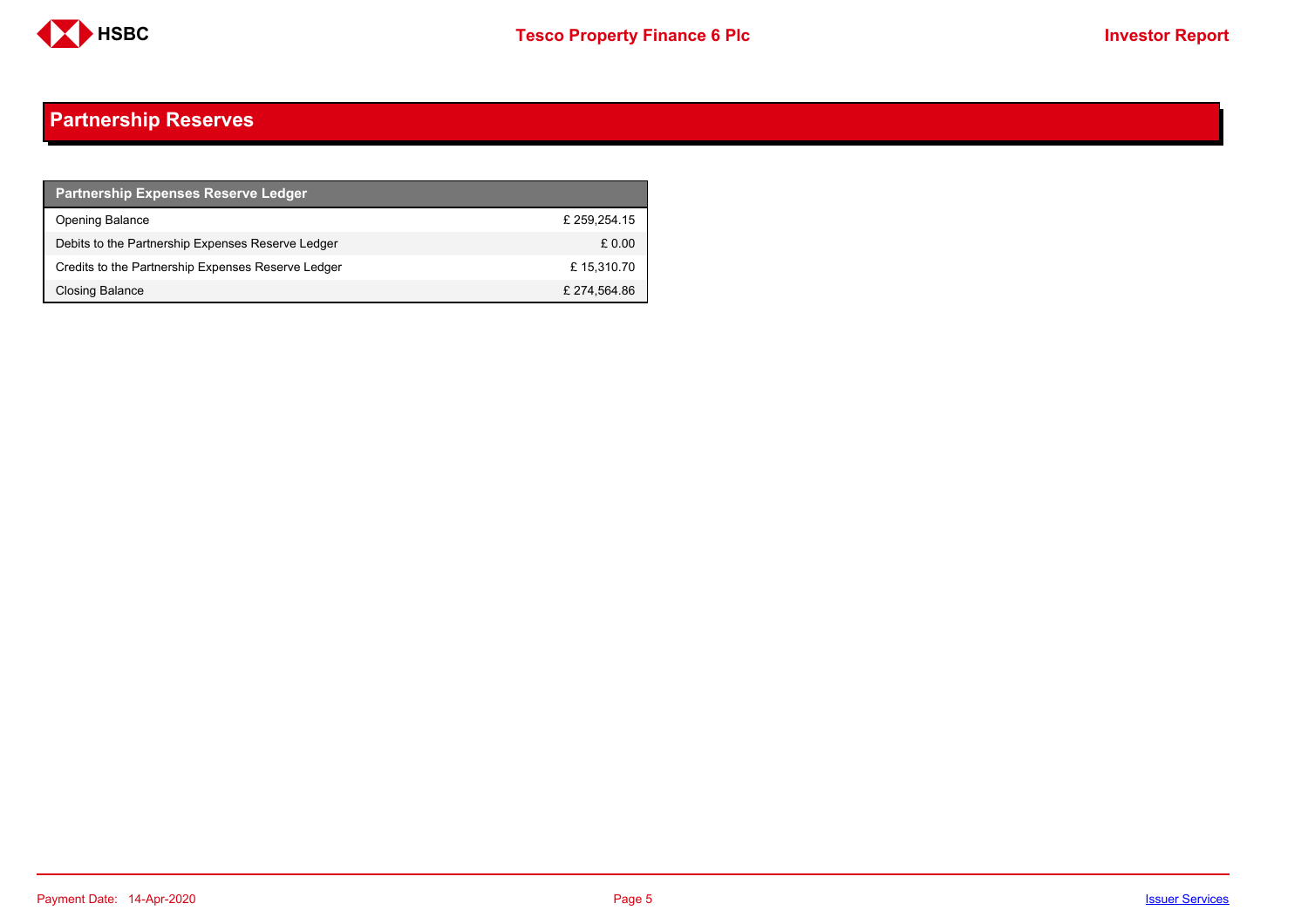

## <span id="page-5-0"></span>**Partnership Accounts**

| Partnership Rent Account <b>P</b>       |               |
|-----------------------------------------|---------------|
| <b>Opening Balance</b>                  |               |
| Debits to the Partnership Rent Account  | £7,432,265.37 |
| Credits to the Partnership Rent Account | £7.432.265.37 |
| Closing Balance                         |               |

| <b>Partnership Disposal Proceeds Account</b>         |  |
|------------------------------------------------------|--|
| <b>Opening Balance</b>                               |  |
| Debits to the Partnership Disposal Proceeds Account  |  |
| Credits to the Partnership Disposal Proceeds Account |  |
| <b>Closing Balance</b>                               |  |

| <b>Partnership Insurance Proceeds Account</b>         |  |
|-------------------------------------------------------|--|
| <b>Opening Balance</b>                                |  |
| Debits to the Partnership Insurance Proceeds Account  |  |
| Credits to the Partnership Insurance Proceeds Account |  |
| <b>Closing Balance</b>                                |  |

| <b>Partnership VAT Account</b>         |               |
|----------------------------------------|---------------|
| <b>Opening Balance</b>                 | £1,500,324.02 |
| Debits to the Partnership VAT Account  | £1,246,091.70 |
| Credits to the Partnership VAT Account | £1,368,942.08 |
| Closing Balance                        | £1,623,174.40 |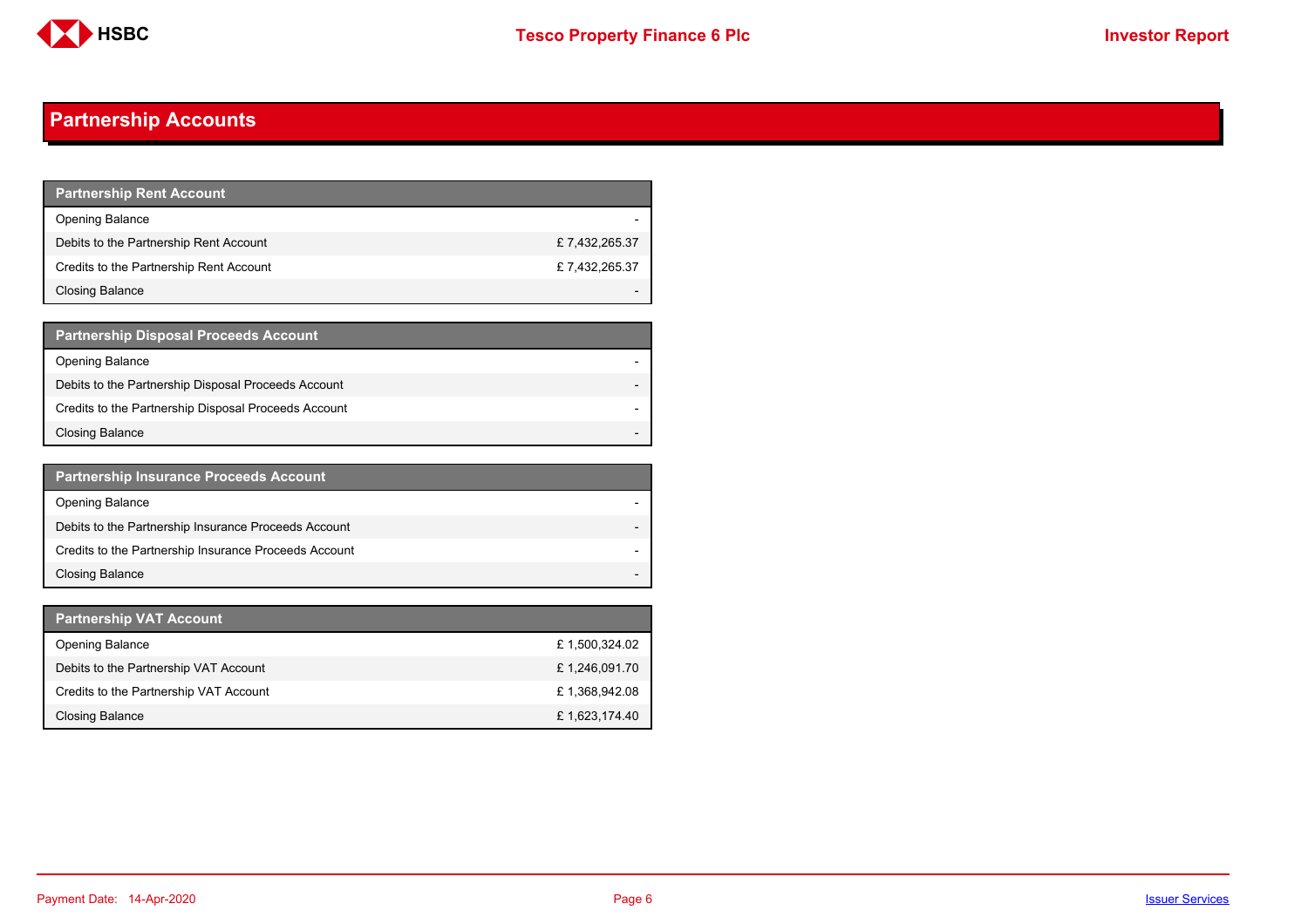

## **Partnership Accounts**

| <b>Partnership Transaction Account</b>         |               |
|------------------------------------------------|---------------|
| <b>Opening Balance</b>                         | £ 259,254.15  |
| Debits to the Partnership Transaction Account  | £8,118,420.05 |
| Credits to the Partnership Transaction Account | £8,133,730.75 |
| Closing Balance                                | £ 274,564.85  |

| <b>General Partner Corporation Tax Reserve</b>         |  |
|--------------------------------------------------------|--|
| <b>Opening Balance</b>                                 |  |
| Debits to the General Partner Corporation Tax Reserve  |  |
| Credits to the General Partner Corporation Tax Reserve |  |
| <b>Closing Balance</b>                                 |  |

| <b>General Partner VAT Transaction Account</b>         |  |
|--------------------------------------------------------|--|
| <b>Opening Balance</b>                                 |  |
| Debits to the General Partner VAT Transaction Account  |  |
| Credits to the General Partner VAT Transaction Account |  |
| <b>Closing Balance</b>                                 |  |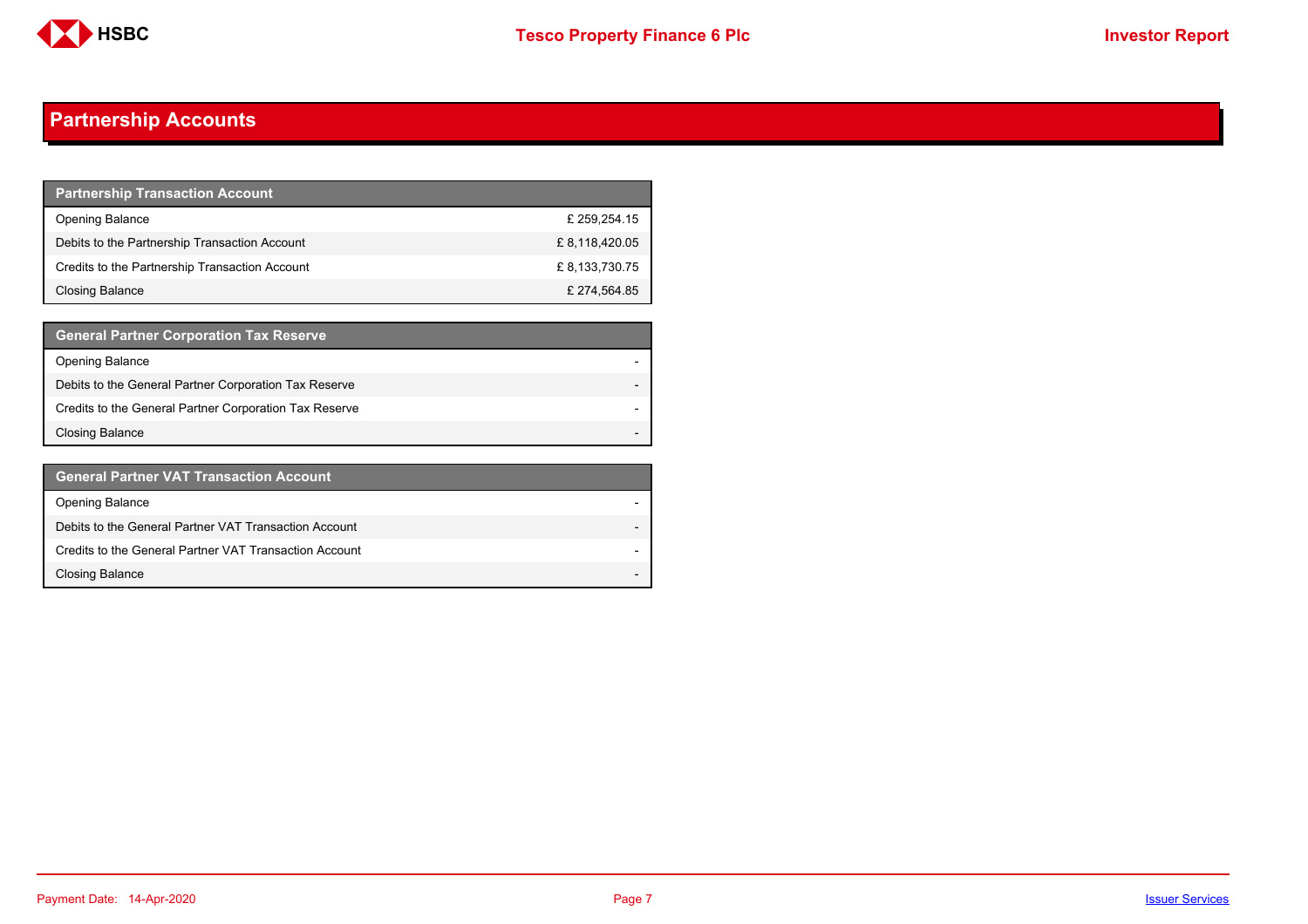

# <span id="page-7-0"></span>**Partnership Available Funds**

| <b>Available Interest Proceeds</b>                                                                                                                     |                |
|--------------------------------------------------------------------------------------------------------------------------------------------------------|----------------|
| (a) Rental Income Received by the Partnership                                                                                                          | £7,432,265.37  |
| (b) the amount payable to the Partnership by the Issuer under Swap Agreement the amount payable to the Partnership by the Issuer under Swap Agreeement | £5,650,626.00  |
| (c) Amount transferred from the Partnership VAT account                                                                                                |                |
| (d) Amount to be transferred from the Partnership Disposal Account                                                                                     |                |
| (e) Amount to be transferred from the Partnership Insurance Proceeds Account                                                                           |                |
| (f) Interest received by on the Partnership Accounts and Rent Account                                                                                  | £1,989.54      |
| (g) Eligible Investment Earnings by Partnership                                                                                                        |                |
| (h) Any advance of the Partnership Expenses Loan                                                                                                       |                |
| (i) any net proceeds of a CPO Disposal of a Mortgaged Property                                                                                         |                |
| (j) Funds recorded on the Subordinated Reserve Ledger                                                                                                  |                |
| (k) any net proceeds of a disposal of a Mortgage Property                                                                                              |                |
| (I) Any other sums standing to credit of the Partnership Transaction Account                                                                           |                |
| <b>Total Available Proceeds</b>                                                                                                                        | £13,084,880.91 |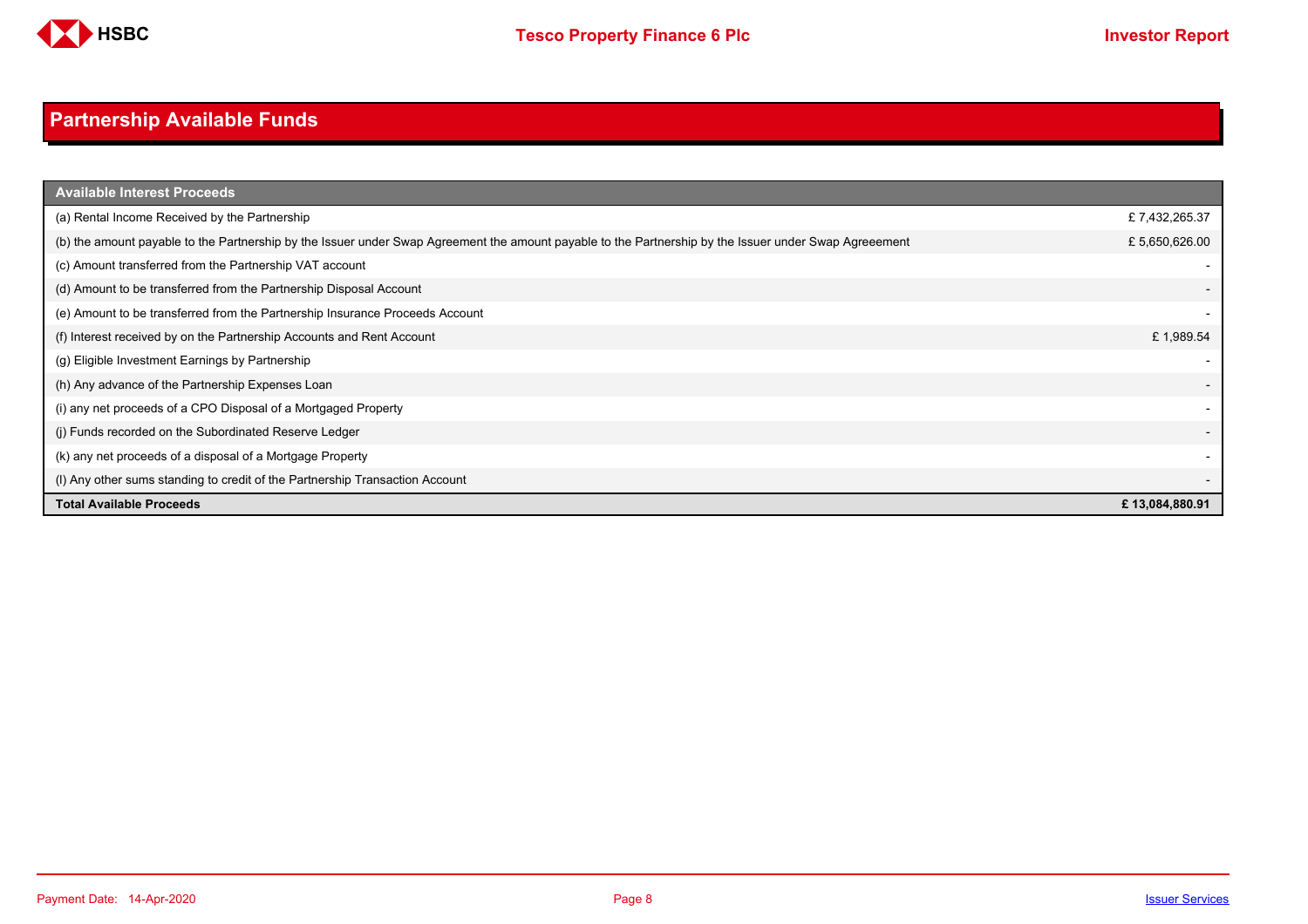

## <span id="page-8-0"></span>**Partnership Pre-Enforcement Priority of Payments**

| <b>Partnership Pre-Enforcement Priority of Payments</b>                                                                   | <b>Amounts Paid</b> | <b>Available Funds</b> |
|---------------------------------------------------------------------------------------------------------------------------|---------------------|------------------------|
|                                                                                                                           |                     | £13,084,880.91         |
| (a) in or towards satisfaction of any fees to the Partnership Security Trustee                                            | £1,500.00           | £13,083,380.91         |
| (b) in or towards satisfaction of Issuer Trustee and other Expenses (Ongoing Partnership Facility Fee)                    | £52,534.51          | £13,030,846.40         |
| (c) in or towards satisfaction of any operating expenses incurred by the Partnership (excluding GP UK Tax)                | £11,178.49          | £13,019,667.91         |
| (d) in or towards satisfaction, pro rata and pari passu according to the respective amounts due in respect of:            |                     | £13,019,667.91         |
| (i) Partnership Operator Fee                                                                                              |                     | £13,019,667.91         |
| (ii) Partnership Property Advisor Fee                                                                                     | £33,892.80          | £12,985,775.11         |
| (iii) Nominees/Nominees Holdco Corporate Services Provider Fee                                                            | £1,016.12           | £12,984,758.99         |
| (iv) Nominees/Nominees Holdco Side Letter Fee                                                                             |                     | £12,984,758.99         |
| (v) Account Bank Fee                                                                                                      |                     | £12,984,758.99         |
| (vi) Cash Manger Fee                                                                                                      |                     | £12,984,758.99         |
| (vii) Development Cash Manager Fee                                                                                        |                     | £12,984,758.99         |
| (viii) Issuer Corporate Services Provider, Paying Agent, Account Bank and Cash Manager (Ongoing Partnership Facility Fee) | £8,418.50           | £12,976,340.49         |
| (ix) Head Lease Payment                                                                                                   |                     | £12,976,340.49         |
| (e) Partnership Expenses Ledger payment (max £6,250)                                                                      | £ 6,414.94          | £12,969,925.55         |
| (f) in or towards satisfaction, pro rata and pari passu according to the respective amounts due in respect of:            |                     | £12,969,925.55         |
| (i) Partnership Loan Interest                                                                                             | £6,349,317.68       | £ 6,620,607.87         |
| (ii) Partnership Swap Payment                                                                                             | £4,951,150.16       | £1,669,457.71          |
| (g) Partnership Loan Principal Payment                                                                                    | £1,537,203.00       | £132,254.71            |
| (h) Issuer Profit Amount (Ongoing Partnership Facility Fee                                                                | £750.00             | £131,504.71            |
| (i) Partnership Property Pool Manager Fee                                                                                 | £122,608.95         | £8,895.76              |
| (i) Partnership Swap Termination Amount                                                                                   |                     | £8,895.76              |
| (k) Partnership Expense Reserve Ledger Payment                                                                            | £8,895.76           |                        |
| (I) Alteration Adjustment Rent/ Substitution Adjustment Rent Payment                                                      |                     |                        |
| (m) any amount due and payable by the Partnership to the Subordinated Loan Facility                                       |                     |                        |
| (n) any excess into the Partnership Distribution Account                                                                  |                     |                        |
| <b>Total Distribution Amount</b>                                                                                          | £13,084,880.91      |                        |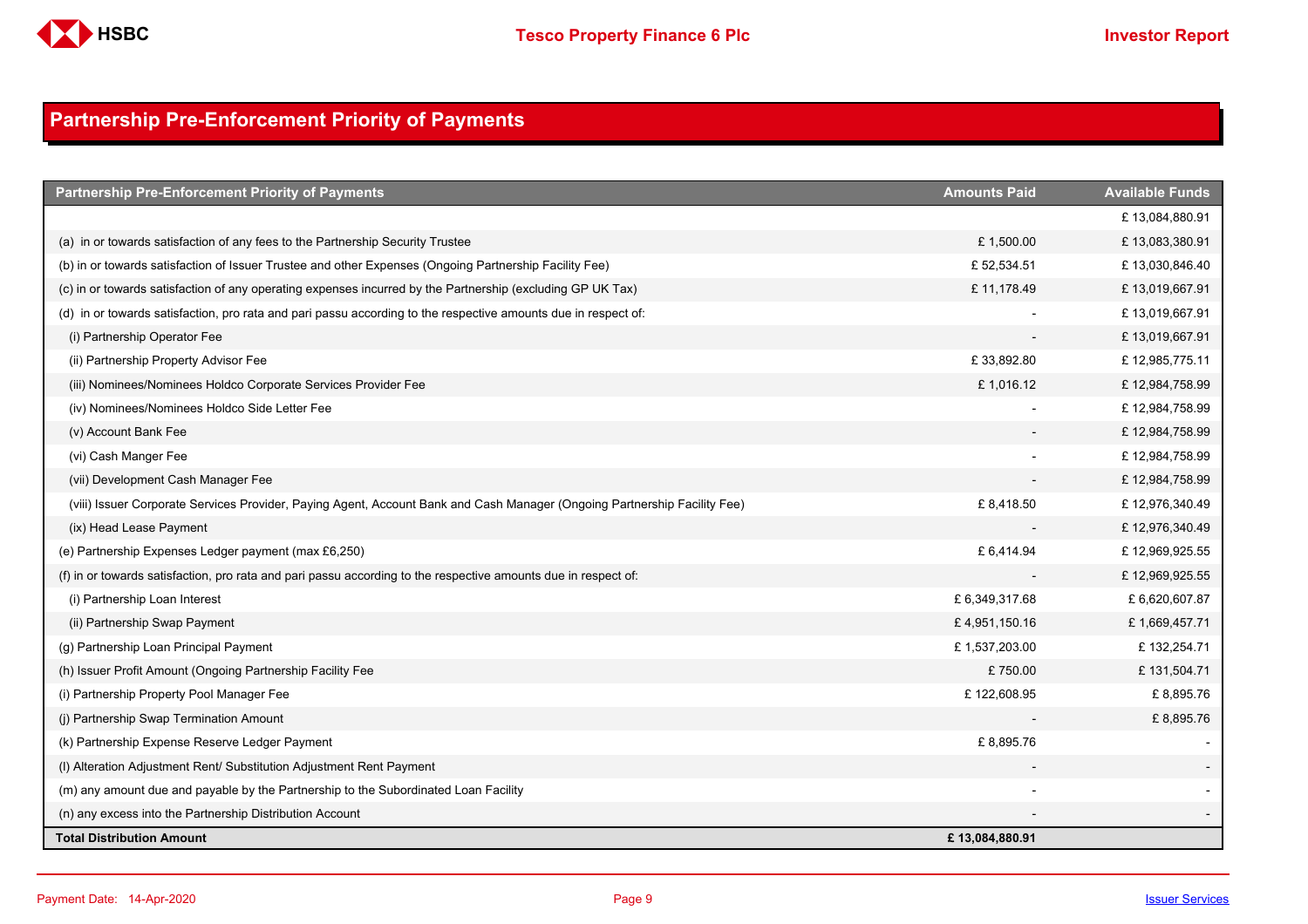

# <span id="page-9-0"></span>**Bond Report**

| Class                           | <b>BOND</b>               |
|---------------------------------|---------------------------|
| Currency                        | <b>GBP</b>                |
| ISIN                            | XS0883200262              |
| Payment Frequency               | Quarterly                 |
| <b>Current Payment Date</b>     | 14-Apr-2020               |
| Interest Accrual Method         | <b>Actual/Actual ICMA</b> |
| <b>Final Maturity Date</b>      | 13-Jul-2044               |
|                                 |                           |
| <b>Current Period Rates:</b>    |                           |
| Reference Index                 | <b>Fixed Rate</b>         |
| <b>Index Determination Date</b> | N/A                       |
| <b>Index Rate</b>               | 5.41110%                  |
| Margin                          | 0.00000%                  |
| <b>Total Coupon</b>             | 5.41110%                  |
|                                 |                           |
| <b>Transaction Amounts:</b>     |                           |
| Original Issue Size             | £493,400,000.00           |
| Opening Balance for Period      | £469,355,043.00           |
| <b>Beginning Pool Factor</b>    | 0.95127                   |
| <b>Principal Repayments</b>     | £1,537,203.00             |
| Closing Balance for Period      | £467,817,840.00           |
| <b>Ending Pool Fctor</b>        | 0.94815                   |
|                                 |                           |
| <b>Prior Unpaid Interest</b>    | £ 0.00                    |
| Interest on Prior Unpaid        | £ 0.00                    |
| <b>Current Interest Due</b>     | £6,349,317.68             |
| <b>Total Interest Paid</b>      | £ 6,349,317.68            |
| <b>Unpaid Interest</b>          | £0.00                     |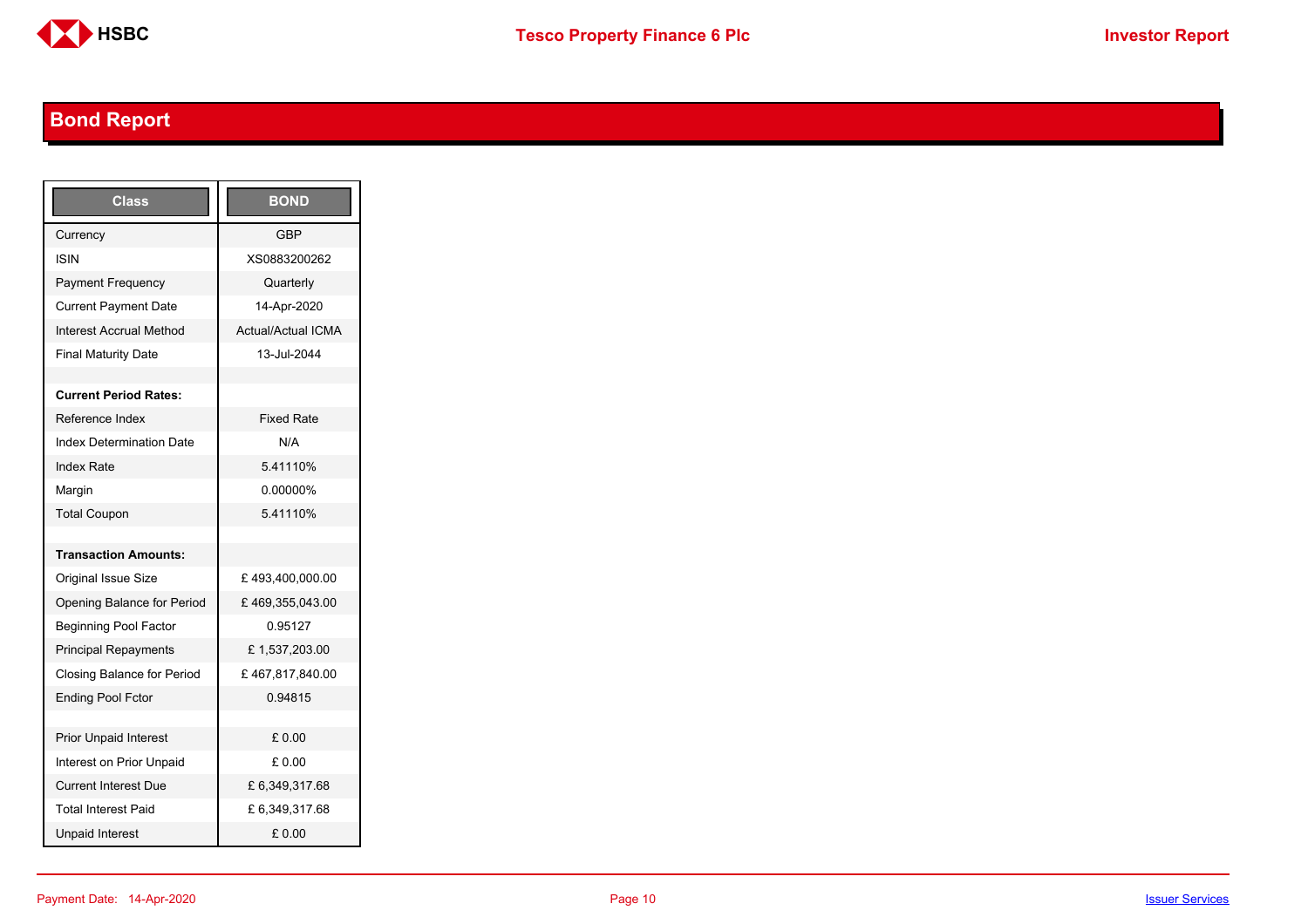

## <span id="page-10-0"></span>**Bond Ratings**

| <b>Original Ratings</b> | S&P | <b>Fitch</b> | Moody's | <b>DBRS</b> |
|-------------------------|-----|--------------|---------|-------------|
| <b>BOND</b>             | BB+ | BB+          | Ba1     | n/a         |
|                         |     |              |         |             |
| <b>Current Ratings</b>  | S&P | <b>Fitch</b> | Moody's | <b>DBRS</b> |
| <b>BOND</b>             | BB+ | BBB-         | Baa3    | n/a         |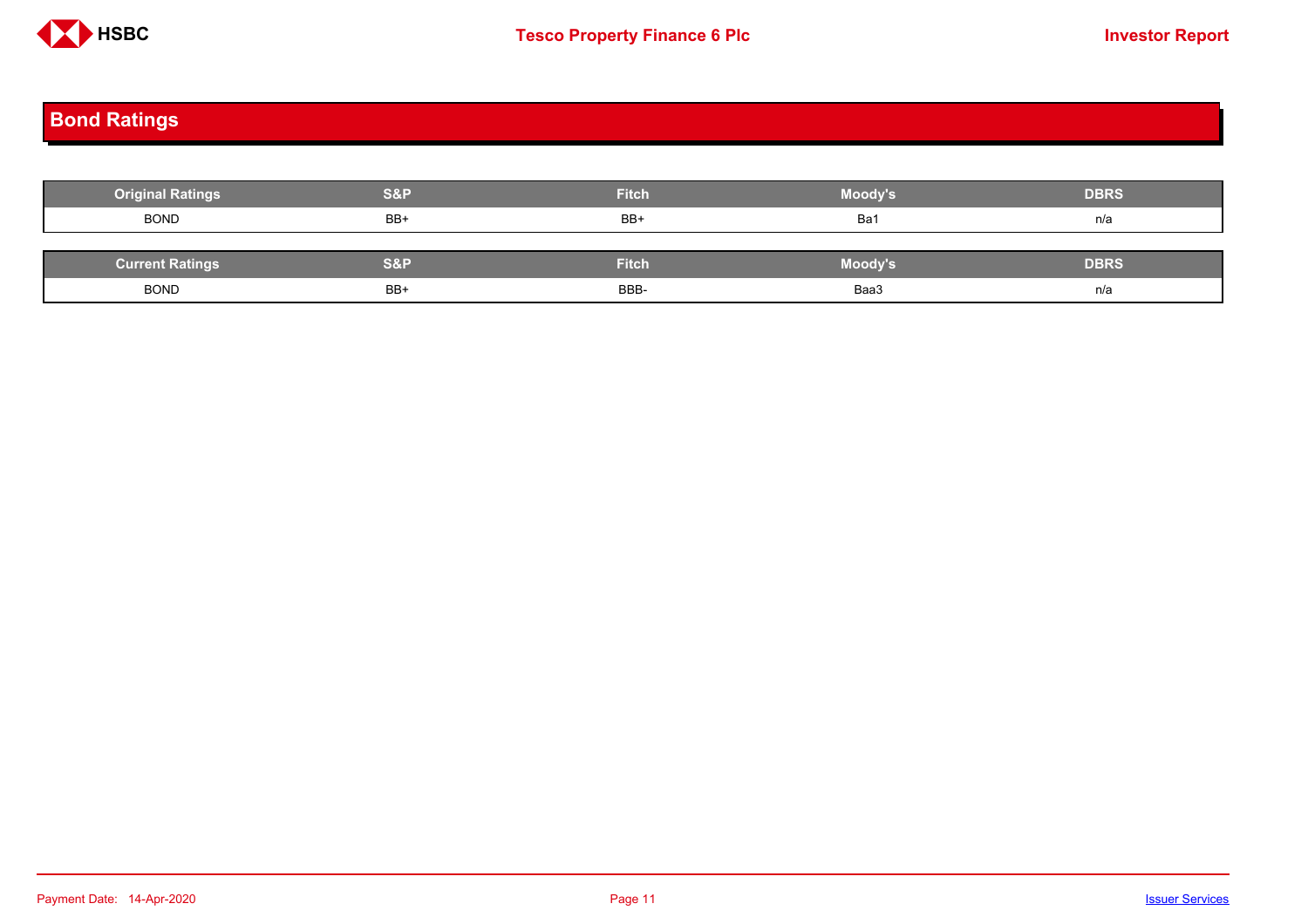

#### <span id="page-11-0"></span>**Issuer Accounts**

| <b>Issuer Transaction Account</b>         |               |
|-------------------------------------------|---------------|
| <b>Opening Balance</b>                    | £35.637.18    |
| Debits to the Issuer Transaction Account  | £8.646.949.53 |
| Credits to the Issuer Transaction Account | £8.647.745.49 |
| Closing Balance                           | £36,433.14    |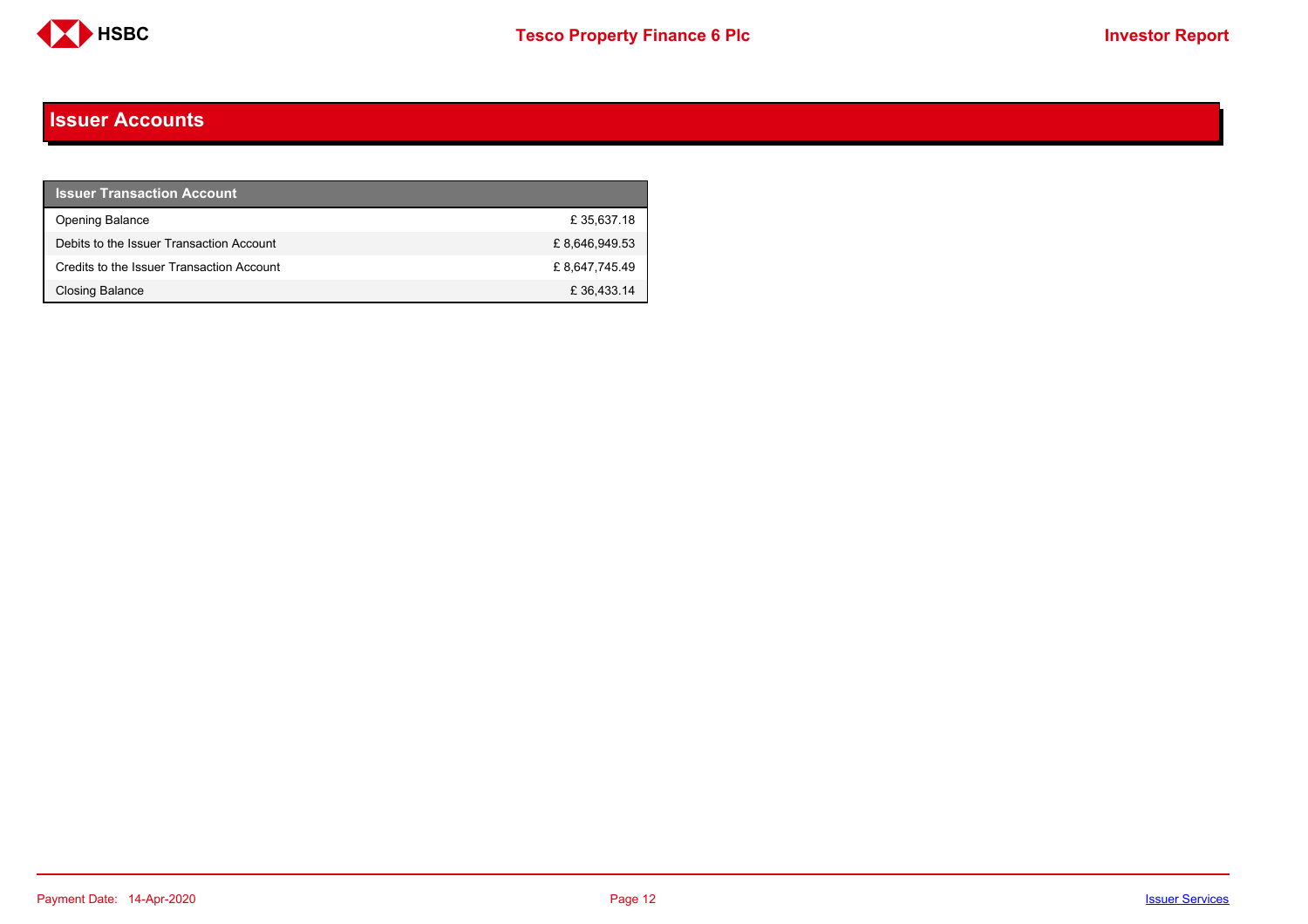

#### <span id="page-12-0"></span>**Issuer Available Funds**

| <b>Issuer Available Funds</b>                                                        |                |
|--------------------------------------------------------------------------------------|----------------|
| (a) any amount payable to the Issuer under the Partnership Swap Agreement            | £4,951,150.16  |
| (b) all interest, principal payable to the Issuer in respect of the Partnership Loan | £7,948,223.69  |
| (c) any amount payable to the Issuer under the Issuer Swap Agreement                 | £5,650,626.00  |
| (d) interest received by the Issuer on the Issuer Transaction Account                | £45.97         |
| (e) the earnings and proceeds from the Issuer making any Eligible Investmentst       |                |
| Total Available Interest Proceeds                                                    | £18.550.045.82 |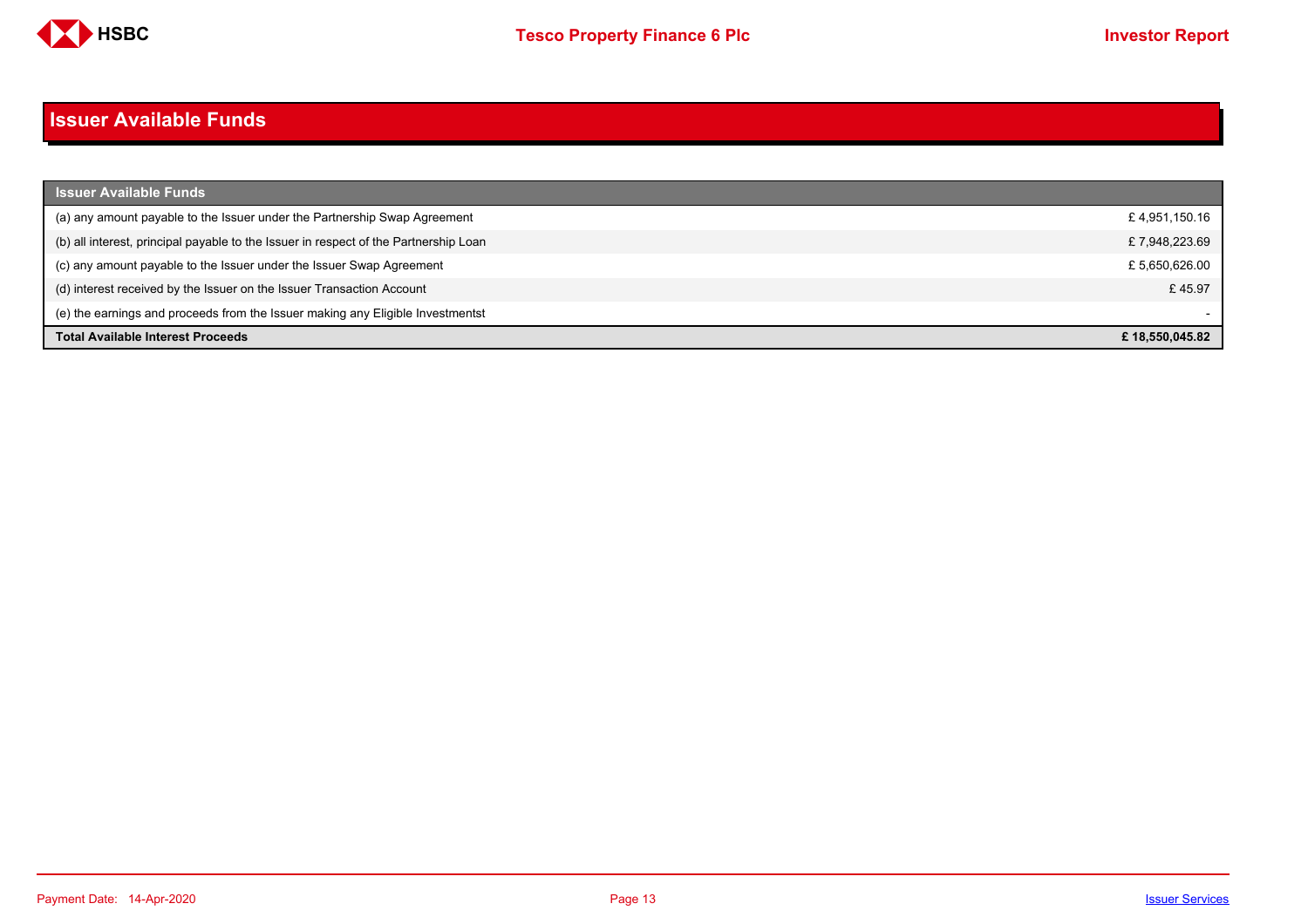

## <span id="page-13-0"></span>**Issuer Pre-Enforcement Priority of Payments**

| <b>Issuer Pre-Enforcement Priority of Payments</b>                                                                       | <b>Amounts Paid</b>      | <b>Available Funds</b> |
|--------------------------------------------------------------------------------------------------------------------------|--------------------------|------------------------|
|                                                                                                                          |                          | £18,550,045.82         |
| (a) in or towards satisfaction of amounts due in respect of the fees and any other amounts payable by the Issuer to the: | $\overline{\phantom{a}}$ | £18,550,045.82         |
| (i) Bond Trustee                                                                                                         | £1,200.00                | £18,548,845.82         |
| (ii) Security Trustee                                                                                                    | £1,500.00                | £18,547,345.82         |
| (b) in or towards satisfaction of any amounts payable by the Issuer in respect of operating expenses                     | £49,834.51               | £18,497,511.31         |
| (c) in or towards satisfaction, pro rata and pari passu according to the respective amounts due in respect of:           | $\overline{\phantom{a}}$ | £18,497,511.31         |
| (i) Issuer/Issuer Holdco Corporate Services Provider Fee                                                                 | £3,168.50                | £18,494,342.81         |
| (ii) Paying Agent/Registrar Fee                                                                                          | £500.00                  | £18,493,842.81         |
| (iii) Account Bank Fee                                                                                                   | £1,000.00                | £18,492,842.81         |
| (iv) Cash Manager Fee                                                                                                    | £3,750.00                | £18,489,092.81         |
| (d) in or towards satisfaction, pro rata and pari passu according to the respective amounts due in respect of:           | $\overline{\phantom{a}}$ | £18,489,092.81         |
| $(i)(a)$ Bond Interest                                                                                                   | £ 6,349,317.68           | £12,139,775.13         |
| (i)(b) Bond Principal                                                                                                    | £1,537,203.00            | £10,602,572.13         |
| (ii) Issuer Swap Provider Payment                                                                                        | £4,951,150.17            | £5,651,421.96          |
| (iii) Parnership Swap Payment                                                                                            | £5,650,626.00            | £795.96                |
| (e) Issuer Profit Amount                                                                                                 | £750.00                  | £45.96                 |
| (f) Swap Subordinated Amoutns payment to the Issuer Swap Provider                                                        |                          | £45.96                 |
| (g) in or towards satisfaction of any Issuer Partnership Swap Termination Amount                                         |                          | £45.96                 |
| (h) the surplus (if any) to the Issuer Transaction Account                                                               | £45.96                   |                        |
| <b>Total Distribution Amount</b>                                                                                         | £18,550,045.82           |                        |